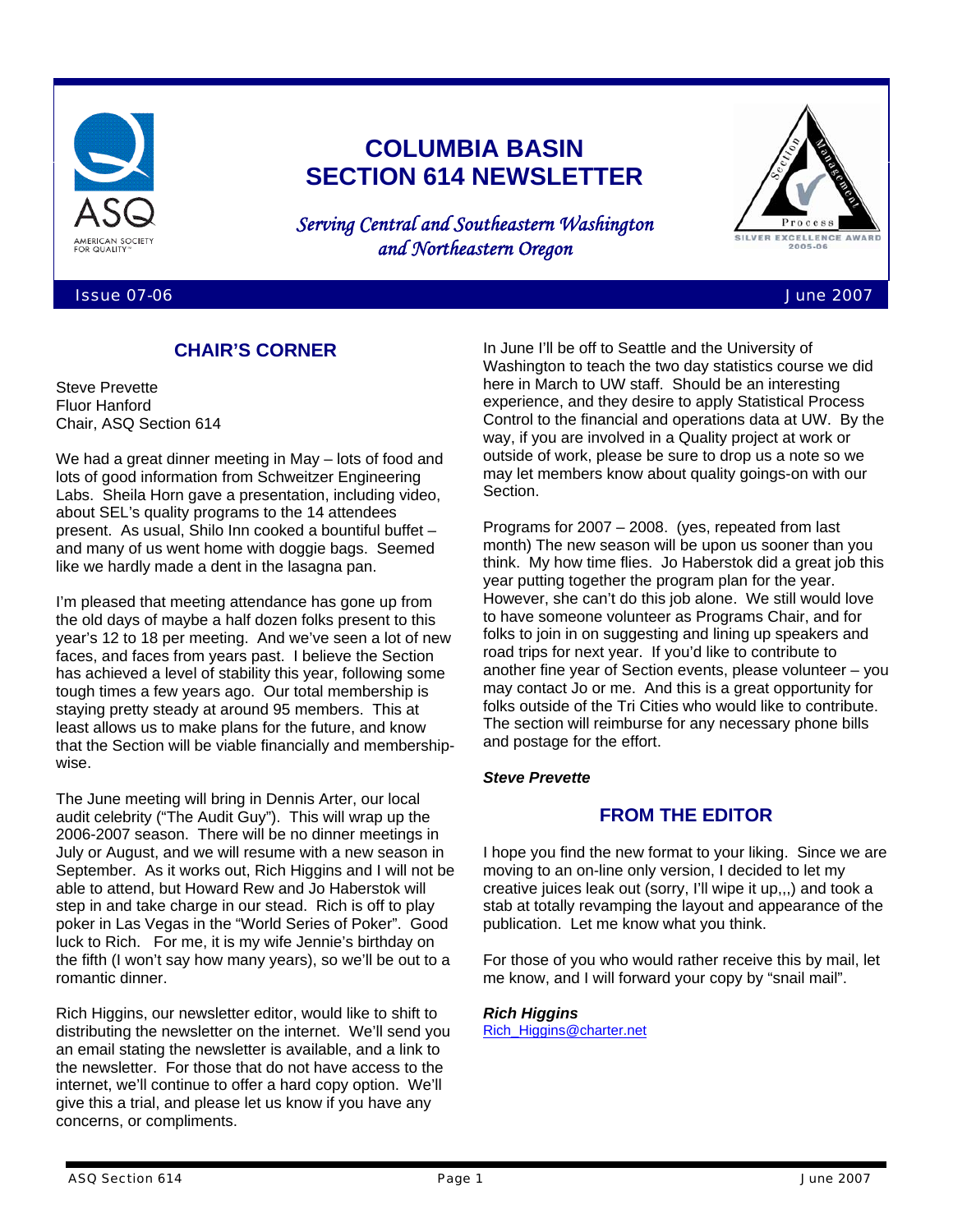# **VICE CHAIR'S COLUMN**



Jo Haberstok Fluor Hanford Vice Chair, ASQ Section 614

It's hard to believe it's nearly June already. Summer is here. Time for picnics, backyard barbecues,

playing in the park, walks along the river (or boating on the river), working in the yard, swimming, tennis, baseball, volleyball … gee, I'm starting to get tired already!

Our June 5 speaker, Dennis Arter, is well known to many of you, as he has been active with both the local and national levels of ASQ for a lot of years. I am sure we will learn a lot from him about process-based auditing. And the catering crew from O'Callahan's at the Shilo always provides a great buffet, so I hope you will be able to join us for this meeting.

If you haven't figured it out from my previous columns, I usually try to talk a little about something related to quality tools each month … communications, leadership, teamwork, continuous improvement opportunities, etc. This month I want to share some of my thoughts about computers. Has this ever happened to you: You work really hard on something, possibly something like, oh, say an article for a newsletter (or maybe it's a big spreadsheet of information for another purpose, or a long letter to your favorite aunt) … then your attention is diverted elsewhere for a few minutes, and when you come back to finish up later, you find that the computer piranhas have gobbled up your earlier work !!??!!

Well, that's my excuse for almost being late in getting my column submitted on time this month. Darned computers anyway! I could have sworn that I had saved the file. I even I did several searches to try to find it, but to no avail. It was gone – gone – gone (like a freight train, gone like yesterday).

When I think about quality ... continuous improvement ... meeting customer needs … now *here's* an area I think we would all benefit from some improvement in. I'm talking about computer software/programs, of course! I'm all for upgrades, and I'm not opposed to learning something new or different from time to time. But I still have to confess that I liked the old WordPerfect 7.0 much better than even the latest version of Word. (Okay, I guess I probably just dated myself there.) I liked how much more "friendly" WordPerfect was, and how much easier it seemed to be to troubleshoot problems. Yes, I know I could go out and buy and use the latest version of WordPerfect (what's it up to now, probably 21.0 or something?), but I have to use Word at work, so I have

learned to adjust fairly well. There are still a lot of frustrations, though.

It used to be that most companies had really good technical support, either via a HelpDesk team or a really knowledgeable individual(s) in your immediate work group. But nowadays, when we are all being expected to accomplish more and more work with fewer resources, we (well, maybe it's just a few of us) end up spending way too much of our time just trying to "fix" some odd formatting issue that has occurred in the document we are working on. I'll give some props to the "Help" drop-down menus, as I have sometimes been able to find the answer to my question there. Of course, even with "help," a person has to put in the right words to get the needed assistance screen.

Overall, I really do find a lot of the computer features and programs to be very useful. But there are still some days … I often think back fondly about the old IBM Selectric typewriter I used in my early career days in banking and when I first started working at the Hanford Site … Wite-Out® was my friend, and I was the queen of "cut and paste" back then!

Ah … the good old days, huh?

They say change is good. And, especially in today's everchanging business environment, it's often inevitable. So, until next month, I guess I'll just get back to work now. Maybe by next month I will have figured out how to fix that pesky table of contents and the other problem with the document headers that keeps plaguing me. Oh yeah, and I'll be sure to "Save" my work on a more frequent basis!

**- Jo Haberstok** 

## **PUBLICATION INFORMATION**

*The ASQ Columbia Basin Section 614 newsletter is published on a regular basis to inform members (and potential members!) about Section 614 activities and other news/information we feel may be of value to quality professionals. To be considered for the next newsletter, input must be received by the 22nd of the month. Publication/Editorial Staff: Rich Higgins (Rich\_Higgins@charter.net).*

# **CAREER CONNECTIONS**

To be considered for posting in the newsletter, announcements must be submitted by an ASQ member and be of potential service to other members. Announcements may include job postings, training opportunities, or requests for assistance. Due to space limitations, please keep them brief. **See last page.**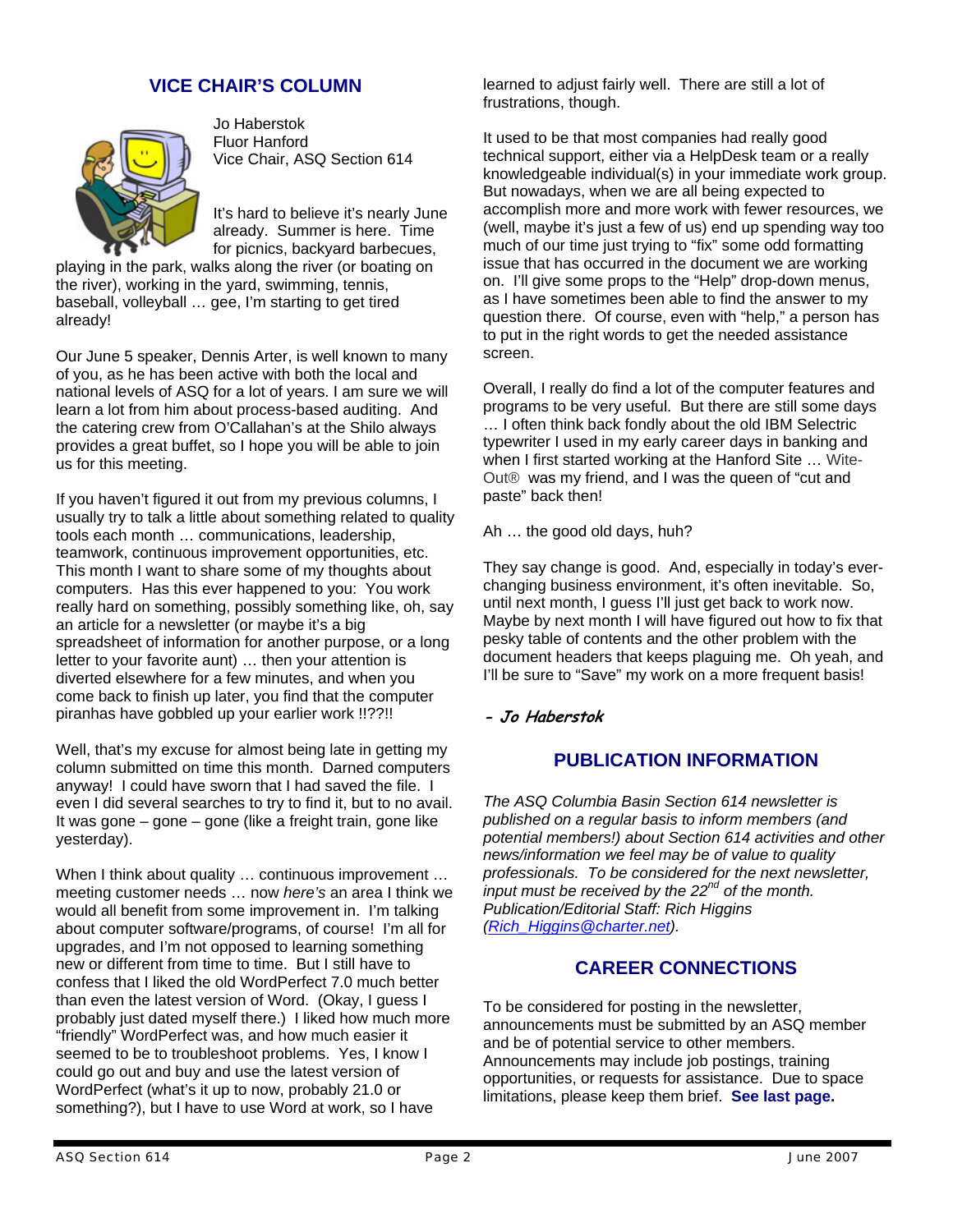## **WASHINGTON STATE QUALITY AWARDS PRESENTED**

## *by Jo Haberstok*

The Washington State Quality Award (WSQA) program recognizes organizations that have implemented and achieved superior outcomes in public and private sectors including for-profit, nonprofit, healthcare, public sector and education. Applicants are evaluated by strenuous criteria that include: leadership, strategic planning, customer and market focus, measurement, analysis and knowledge management, human resource focus, process management and business results. The WSQA offers progressive levels of awards, starting with a Certificate of "Commitment" for organizations just beginning to adopt and apply quality principles as defined by the WSQA Criteria. The next level is "Achievement" for those that have demonstrated significant progress toward excellence and processes for continuous improvement. "Leadership" is an advanced level for organizations that have demonstrated significant progress toward excellence. The highest award level available is "Excellence."

The four 2006 award recipients were announced at the annual WSQA Symposium held at the Greater Tacoma Convention and Trade Center on May 9. Governor Christine Gregoire presented awards as follows:

**University of Washington's UW Medicine** -

*Leadership Level Award* - UW Medicine, with clinics and programs located in various neighborhoods throughout Seattle and Bellevue, works to improve the health of the public by advancing medical knowledge, providing outstanding primary and specialty medical care to people of the region, and preparing tomorrow's physicians, scientists and other health professionals. The UW Medical Center ranks 10<sup>th</sup> among America's best hospitals in *U.S. News & World Report's* honor roll. UW Medicine is nationally recognized for scientific research and training, physician education and exceptional patient care.

**Francisan Health Care** - *Leadership Level Award* -

Franciscan Health System is a comprehensive health care organization that includes St. Joseph Medical Center of Tacoma; St. Clare Hospital in Lakewood; St. Francis Hospital in Federal Way; an expanding network of primary-care and specialty-care clinics in Pierce, South King and Kitsap counties; and Franciscan Hospice House in University Place. They are a non-profit, faith-based organization with a mission to nurture the healing ministry of the Church, emphasize human dignity and social justice, and create healthier communities. Franciscan currently has approximately 6,000 employees and a Medical Staff with approximately 1,400 members.

## **Richland School District** - *Achievement Level Award* -

The Richland School District (RSD) serves the communities of Richland and West Richland. The District's mission is to provide students with an education which results in high achievement and good citizenship. RSD served 9,964 students in grades K-12 for the 2005-06 school year and this year's enrollment is 10,315. Among reasons cited by WSQA judges for honoring RSD: commitment to a strong community presence based upon collaboration and communication with its stakeholders; recognition of the value of support services as an ally and partner with the instructional program; and use of district action plans and building school improvement plans to improve student learning.

**Qualis Health** - *Achievement Level Award* - Qualis Health is a private, nonprofit organization that offers programs and services to generate, apply and disseminate knowledge to improve the quality of healthcare delivery and health outcomes. In operation since 1974, the firm has headquarters in Seattle, Washington, with offices in Boise, Idaho, Anchorage, Alaska, Tustin, California, and Columbia, South Carolina.

For more information about the Awards and the process for submitting your organization for consideration for next year's awards: www.wsqa.net

## **WINNING TEAMS AWARDED GOLD, SILVER, AND BRONZE AT ASQ WORLD CONFERENCE**

Five teams took top honors in a tough competition at the 22nd International Team Excellence Competition at the ASQ World Conference on Quality and Improvement held in early May in Orlando, Florida. The live contest featured teams from around the world hoping to achieve their special moment as leaders in quality improvement and performance. Team participants included representatives from many large, well-known companies as well as from smaller organizations, too, all vying for international recognition and the ASQ Gold, Silver, and Bronze Awards. In a rousing ceremony, this year's award winners were announced:

## GOLD **- The Boeing Company/Boeing C17 Stuffed Tailcone Team (Long Beach, California)**

Responding to safety concerns raised by factory personnel, the Stuffed Tailcone team used problem solving tools to generate solutions that eradicated unsafe conditions during installation, and initiated process improvements with positive results in areas of quality, cost, and schedule with direct impact on organizational goals.

## *There was a Three-Way Tie for SILVER (A first for the process)*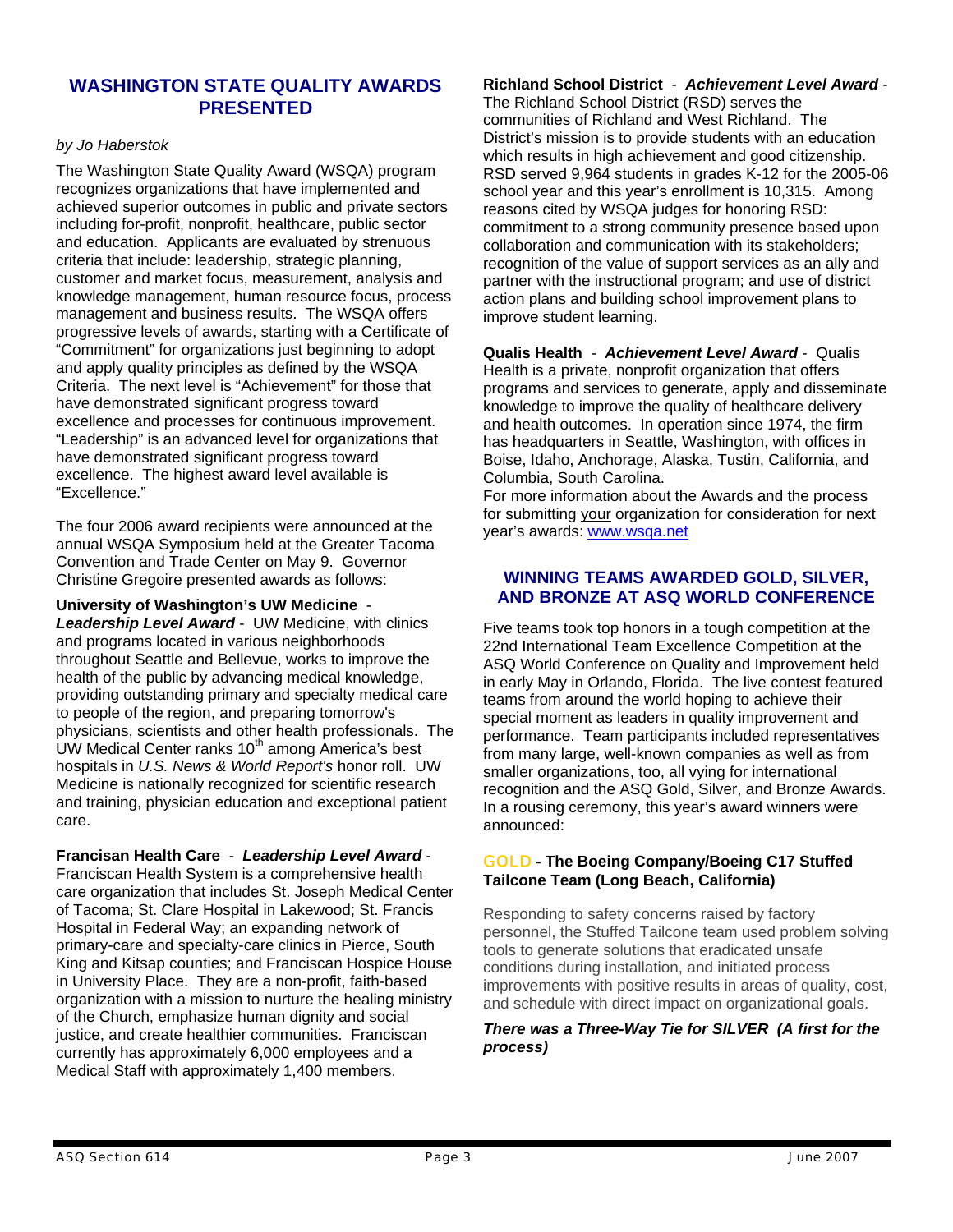## SILVER - **The Boeing Company/Boeing C17 Obiggs II Team (Long Beach, California)**

The C-17 On-Board Inert Gas Generating System II (OBIGGS II) Project replaced the existing system that protects the fuel tanks from explosion by filling the volume above the fuel with nitrogen-enriched air. The OBIGGS II team greatly enhanced reliability of the inerting system through outstanding teamwork, innovation, and dedication.

## SILVER - **The Boeing Company/Boeing C17 World Class Safety Team (Long Beach, California)**

Responding to high injury rates and extremely high workers' compensation costs, Boeing's C-17 leadership embarked on a journey to become "world class" in safety. By benchmarking "best-in-industry" companies, employing expert safety consultation, and using root cause analyses, the team saw dramatic results from the development of an integrated safety management system.

## SILVER - **Department of Children and Families, Suncoast Region Team Scanit (Largo, Florida)**

Team ScanIt developed, piloted, and implemented an electronic imaging system for receipt, storage, and retrieval of all paperwork associated with the region's 190,000 public assistance cases saving \$269,816 the first year and \$310,126 annually thereafter. This enterprise solution improves accessibility to information, eliminates rework, and significantly enhances process capabilities.

## BRONZE - **CSX/Locomotive Fuel Process Improvement Team (Jacksonville, Florida)**

The locomotive shutdown team increased shutdown time of idling locomotives, reducing fuel consumption across CSX. The project used CSX's Accountability Model and Six Sigma DMAIC process. A wide variety of qualitative, quantitative, and project management tools were used. The team generated savings of more than 14 million gallons of fuel worth \$28 million.

*Since 1985, more than 800 teams from Canada, China, Costa Rica, India, Japan, Singapore, Mexico, and the United States have participated in this outstanding process. Well-known companies such as Baxter Healthcare, Honda, and Boeing have showcased proven results with long-term implications, resulting in costsavings of millions of dollars. This year's team finalist savings resulted in well over \$49 million.* 

*Next year's International Team Excellence Final Round Competition will be held at the ASQ World Conference on Quality and Improvement May 5-7, 2008, in Houston,* 

*Texas. For information on how to participate in the International Team Excellence Competition, call 800-248- 1946 X 7303 or e-mail gbalagopal@asq.org.* 

## **JUNE 5 ASQ SECTION 614 MEETING "Process Approach to Auditing" DENNIS ARTER ("The Audit Guy") Author & Lecturer**

Meeting Details: The meeting will be held at the Shilo Inn, Richland, with check-in/networking at 5:30 p.m. chapter business and buffet dinner at 6, and the presentation at 7. Cost is \$17 for ASQ members, \$20 for non-members, or \$5 for just the presentation. Reservations are required and must b received by May 31. Send an email to prevette@owt.com with your name, phone number, member status and type of reservation, or call 373-9371. For more information about this meeting, the speaker and other ASQ activities: http://www.asq614.org.

*NOTE: No-shows will be billed, if cancellation is not received at least 48 hours prior to the meeting start time.* 

Process-based audits specifically assess functions and linkages of processes and how they form systems. This approach takes a closer look at the fine details of a specific process and how they affect the success of the business. Process-based auditing is a tool that can help organizations identify opportunities for potential improvement. Process-based audits can be successfully conducted within any organization if certain requirements are met for establishing and managing an internal quality audit process.

Dennis will use a case study as he walks us through the steps for performing process-based auditing. Included will be some necessary requirements, tools and techniques for conducting a successful process-based quality audit:

- Benefits of process-based auditing as a management tool for continual improvement
- The seven steps for performing a process-based audit
- The three types of business processes and how they may be analyzed and improved
- The "Turtle Diagram" and how to apply this tool to a specific operational unit.

## *About the Presenter:*

*Dennis Arter has been an independent consultant since 1984. His primary service is instruction in the field of quality auditing. Dennis has served a wide variety of clients, including government, manufacturing, energy, chemicals, aerospace, food, software, agriculture, finance, medical devices, pharmaceuticals, and health care. Dennis is an ASQ Fellow, ASQ Certified Quality Auditor, and a licensed mechanical engineer, and has served on the ASQ Board of Director. His book, Quality Audits for Improved Performance, was first published by ASQ's Quality Press in 1989, revised in 1994, and revised again in 2002. The book has sold over 40,000 copies and is published in both Spanish and English.*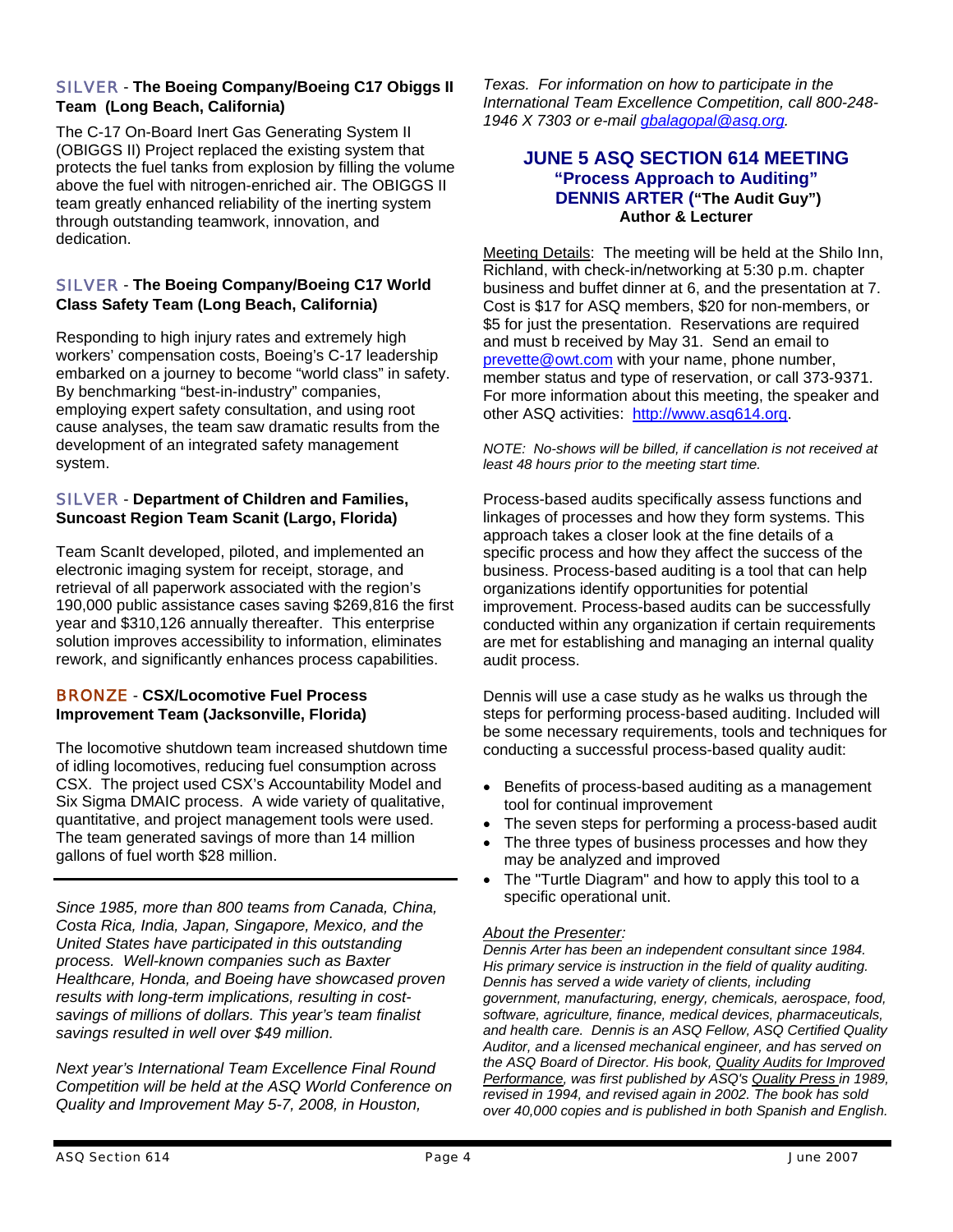## **BARRIER ANALYSIS The Gold Standard for Event Analysis**

This article provides an introduction to barrier analysis, and is not intended to be a definitive thesis on the subject. You will need to do some research or serious training on barrier analysis to gain a full understanding of the topic, but this discussion will get you started.

Let me make two points. First, there is seldom, if ever, a single "root cause" for a complex event. A common definition of root cause is "the single cause, that if corrected, would prevent this event, and events with a similar root cause, from occurring again in the future." While there is some value in defining a root cause, it leads to the false impression in some that the other contributing causes do not require the same attention. ("Danger, Will Robinson, Danger!") In this article I discuss causes, period. My second point is that off-theshelf causal analysis packages, such as TapRoot and Reason, do not perform analyses for you, they simply facilitate the process and help to organize and display the results. You cannot pour the facts into a funnel, turn the crank, and get a good causal analysis from these systems. You need to do exercise your analytical mind to connect the dots between what should have happened if everything had worked well and what actually happened when the proverbial feces struck the rotating elements of the portable ventilation unit.

Arguably, causal analysis tools fall into three general categories. The first group includes a selection of tools for analyzing simple events and production equipment, manufacturing and machine failures, and includes things like the "Why Staircase and Ishikawa diagrams (a.k.a. fishbones). The second group includes complex systems such as the Management Oversight and Risk Tree (MORT). The last group of tools include the "bread and butter" tools of the event/accident cause analyst, and include, among others, event & causal analysis (E&CF) charting, barrier analysis, and change analysis. The most powerful and effective tool for analyzing the causes of industrial accidents and undesirable events is the barrier analysis used in conjunction with E&CF charting and a questioning attitude. .

What is a barrier? Simply stated, a barrier either prevents or mitigates the consequences of an event. Barriers fall into three categories; passive, active and administrative. A passive barrier accomplishes its purpose by its physical existence, and requires no external action to operate. Examples of passive barriers include fire doors, radiation shielding, and guardrails. In contrast, active barriers rely on a stimulus to operate, and include such things as fire sprinkler systems, system interlocks, and alarm systems. Lastly, administrative barriers rely upon humans to operate. Examples include procedures, training, supervision, assessments, and communications.

A barrier model popularized by James Reason, is the "swiss cheese" model pictured below.



Successive layers of defences, barriers and safeguards



Each barrier has unintended weaknesses, or holes – hence the similarity with Swiss cheese. These weaknesses are variable as the holes open and close at random. When a series of holes align, the hazard reaches the target and causes harm. The goal of a barrier analysis is to identify the barriers and the sizes, and often the durations, of the holes.

The challenge for the event analyst is to identify which barriers failed when, how, why, and to what extent. Additionally, the analyst needs to identify the barriers that could possibly have been used but were not. Understanding when, how, and to what extent barriers failed is fairly straightforward, but requires a good event timeline supported by personnel interviews, written statements, logbooks, electronic records, and procedure reviews. Understanding why the barriers failed is more complex, since the installation, maintenance and operation of barriers rely upon people behaving in an organizational safety culture defined by history, management expectations, and reward systems. Every organization is fraught with latent organizational weaknesses that allow the holes in barriers to exist. The key to an effective barrier analysis is to connect all the dots, identify causes that are within the organization's ability to correct, and then to develop and implement timely corrective actions to address the causes.

Events that occur in complex organizational systems seldom (dare I say "never?") have a single cause or a single failed barrier. You cannot simply discipline or fire the proverbial bad apple and hope to prevent events from occurring. Someone once said, "If the identified causes of an event do not embarrass management, then the analysis did not go deep enough."

## *- Rich Higgins*